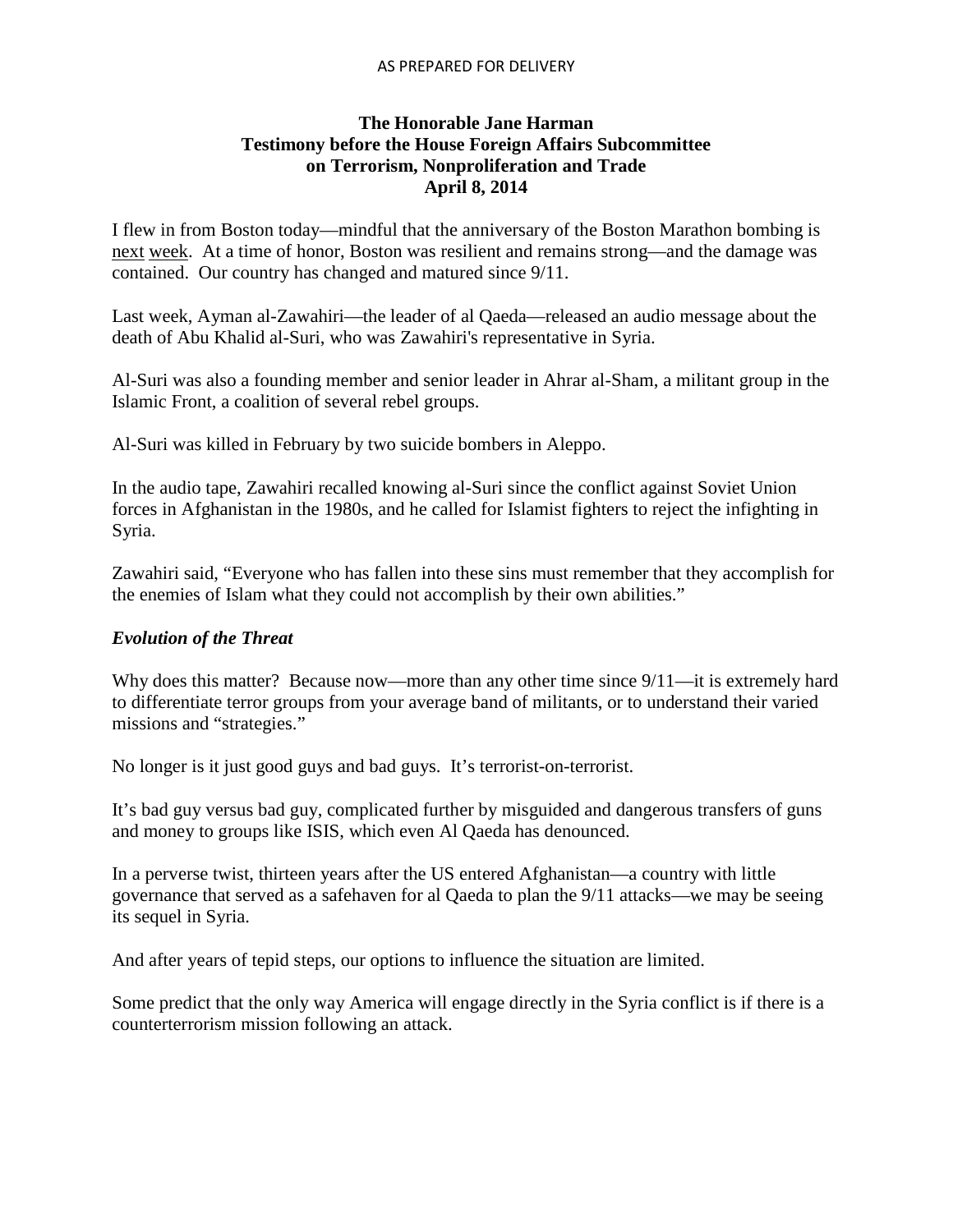The good news is that it's highly unlikely that the US will suffer a catastrophic terror attack on the scale of 9/11 again, based on the security improvements put in place since then. But the risk of lower-tech and lone-wolf attacks remains.

# *Understanding the field of play*

As the threat continues to evolve, the US must continue to reevaluate its strategy to counter terrorism and consider answers to the following questions.

- 1. *How has the threat evolved over time*? We all know that what once was a highly centralized structure—core al Qaeda leadership—has been decimated. But, rather than disappear, it has morphed into a decentralized horizontal organization—composed mainly of so-called "affiliates."
- 2. *Are we giving al Qaeda too much credit?* There are affiliates and connected groups, but they are opportunistic and don't always share the same goals – and aren't always welcomed by al Qaeda. The latest Zawahiri audio tape is case in point.
- 3. *How will the long-term consequences of a war-torn and destabilized Syria impact our strategy?* As Homeland Security Secretary Jeh Johnson said recently at the Wilson Center, Syria is now a "homeland security problem." A major part of our effort must be to use a whole of government approach—including aid and development efforts, rather than just kinetic tools, to deal with refugees, stagnant economies, and challenged leaders. Forty-one percent of Syrians have been displaced—150,000 dead—and millions are squatting outside the country in neighboring states like Jordan.
- 4. *What's our narrative?* As mentioned, next week marks the anniversary of the Boston bombing. The Tsarnaev brothers—at least Tamerlan—were radicalized in part on the internet. We need to win the argument with the next kid who is trying to decide whether or not to plant a pressure-cooker bomb or strap on a suicide vest.

Many think the US stands for drones, Gitmo, gun violence, and spying. What do we really stand for? The rule of law, tolerance, economic opportunity—generosity to our neighbors and to those in foreign lands plagued by natural disasters. But we aren't making the sale.

The Middle East Research Institute found that since Inspire magazine's launch in 2010, "over 20 young people have been arrested on terrorism-connected charges with copies of Inspire in their possession." There may be many more we don't know about.

Ending the wars in Afghanistan and Iraq should help, but we must also stop using the Authoization for the Use of Military Force as the legal bedrock for a grab-bag of CT operations around the world. Closing Gitmo must happen and we still haven't fully explained the legal framework for our surveillance efforts.